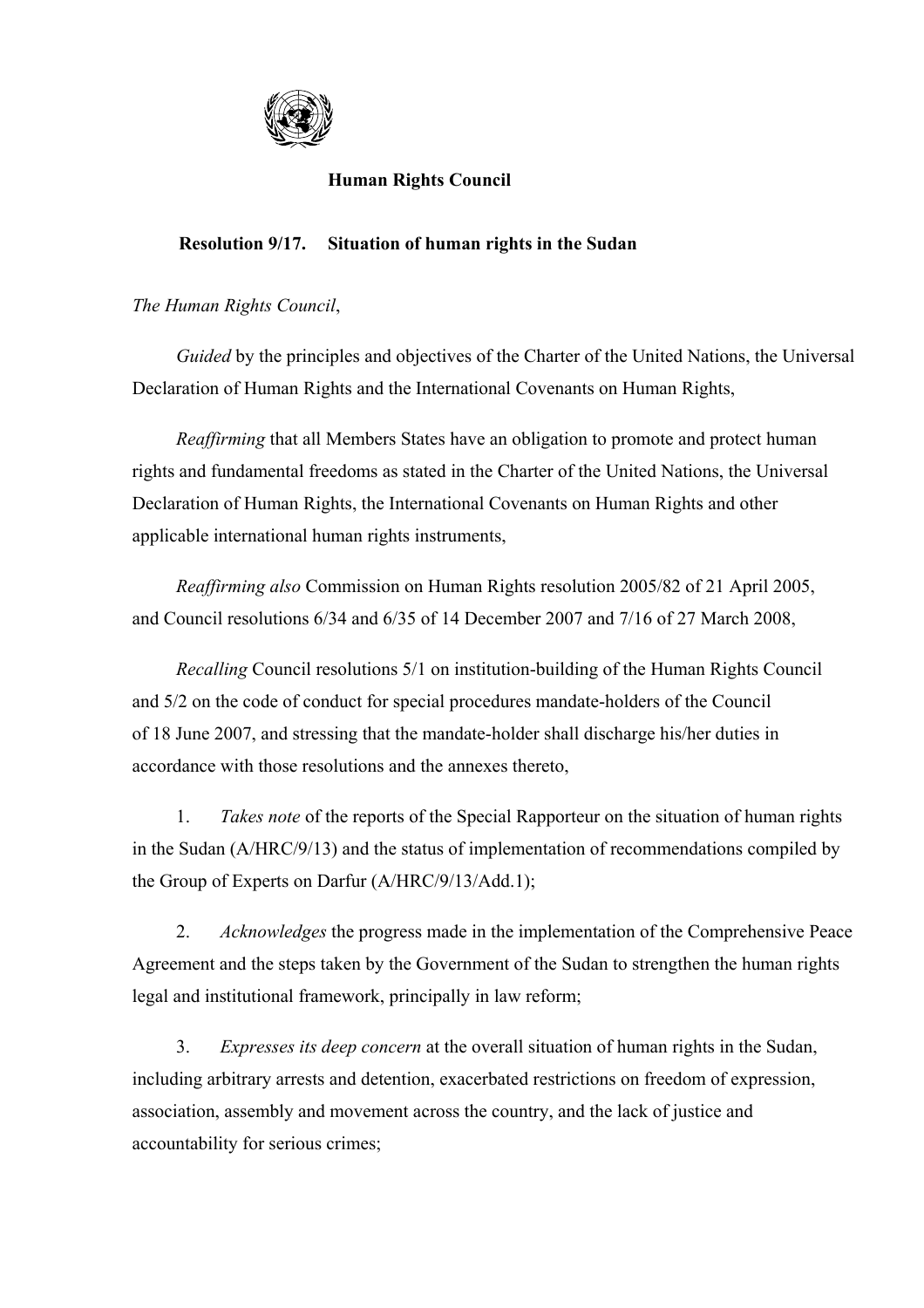page 2

 4. *Calls on* the Government of the Sudan to continue and accelerate the implementation of the Comprehensive Peace Agreement and to establish the remaining commissions, in particular the finalization of the establishment of the national human rights commission, in accordance with the Paris Principles;

 5. *Also calls on* the Government of the Sudan to continue and intensify its efforts for the promotion and protection of human rights, by taking all possible concrete steps to improve the human rights situation;

 6. *Takes note* of initial measures taken by the Government of the Sudan to implement the recommendations of the Group of Experts and to address human rights concerns, including the deployment of police personnel in Darfur and the sentencing of several perpetrators of serious violations of human rights, but notes that a number of the recommendations have not yet been implemented;

 7. *Urges* the Government of the Sudan to continue and intensify efforts to implement the recommendations compiled by the Group of Experts on the situation of human rights in Darfur without delay, in accordance with the specified indicators;

 8. *Expresses its deep concern* at the serious violations of human rights law and international humanitarian law in Darfur;

 9. *Calls on* all parties to respect their obligations under international human rights law and international humanitarian law, in particular with regard to the protection of civilians, and to end all attacks on civilians, with a special focus on vulnerable groups, including women, children and internally displaced persons, as well as human rights defenders and humanitarian workers;

 10. *Stresses* the primary responsibility of the Government of the Sudan to protect all its citizens, including all vulnerable groups;

 11. *Reiterates its call* upon the signatories of the Darfur Peace Agreement to comply with their obligations under the Agreement and calls upon non-signatory parties to join in and to commit themselves to the Agreement in compliance with relevant United Nations resolutions;

 12. *Stresses* the need to address impunity and urges the Government of the Sudan to ensure that all allegations of violations of human rights and international humanitarian law are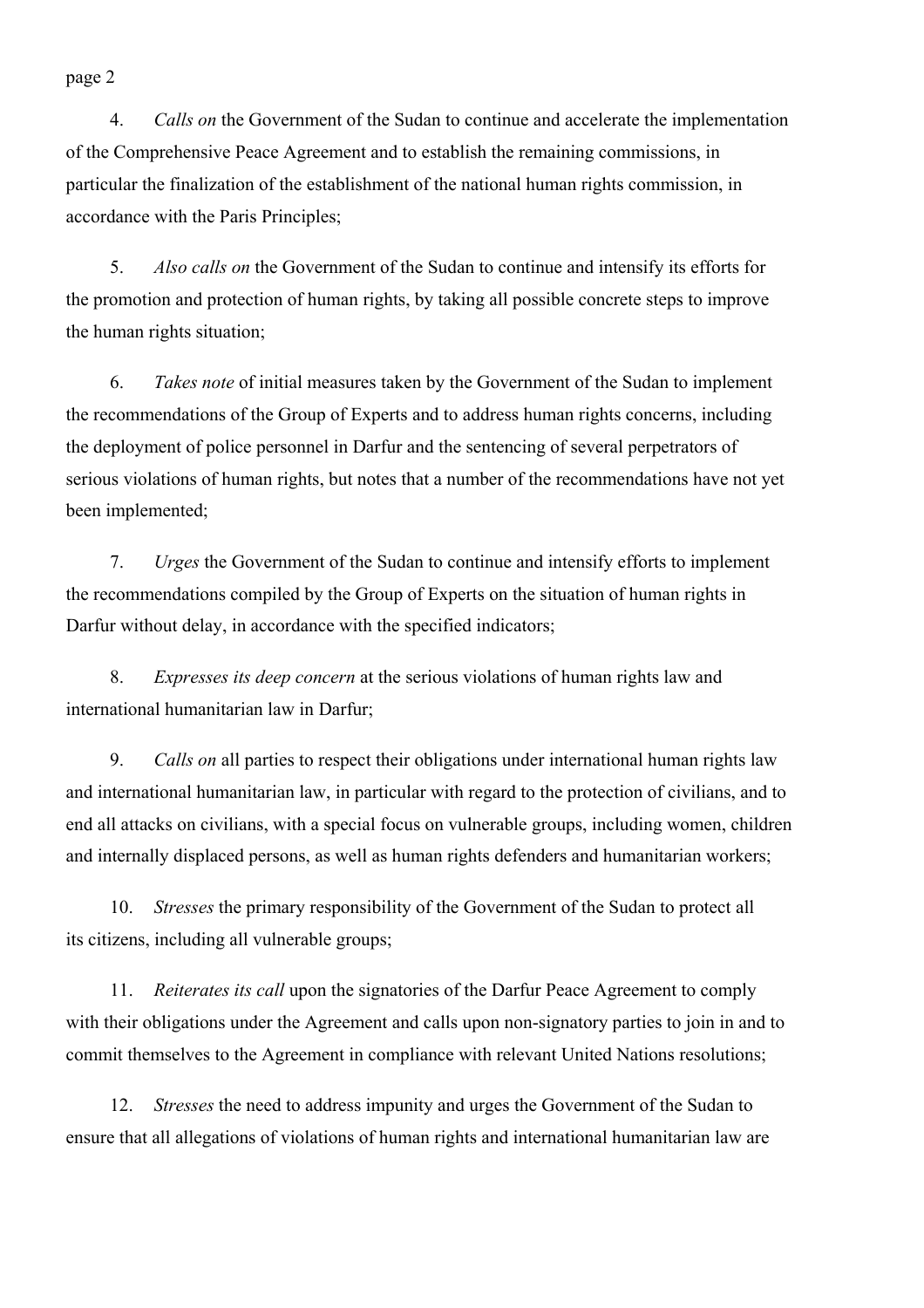duly investigated and that the perpetrators are brought to justice promptly by observing due judicial process;

 13. *Recalls* that the Darfur Peace Agreement stipulates the principles of enhancing accountability and preventing impunity;

 14. *Urges* all parties to the conflict to fully cooperate with the United Nations Mission in the Sudan and the African Union-United Nations Hybrid Operation in Darfur, in particular with their mandate to protect civilians, and to allow humanitarian agencies to move freely and safely throughout Darfur and the Sudan to carry out their vital work;

 15. *Decides* to extend until June 2009 the mandate of the Special Rapporteur on the situation of human rights in the Sudan, in accordance with Council resolution 6/34, and without prejudice to the relevant provisions of Council resolution 5/1;

 16. *Urges* the Government of the Sudan to cooperate fully with the Special Rapporteur and to respond favourably to her requests to visit the Sudan and to provide her with all necessary information so as to enable her to fulfil her mandate even more effectively;

 17. *Requests* the Special Rapporteur to assess the needs of the Sudan in the context of her mandate and to mobilize the necessary international technical and financial support to the Sudan in the field of human rights, and invites relevant United Nations bodies and agencies, including the Office of the United Nations High Commissioner for Human Rights, to continue to provide support and technical assistance to the Sudan in the field of human rights, in accordance with assessed needs, and calls upon donors to also continue to provide financial and technical assistance and required equipment for the improvement of the human rights situation in the Sudan;

 18. *Also requests* the Special Rapporteur to further ensure effective follow-up and to foster the implementation of the remaining recommendations identified by the Group of Experts through an open and constructive dialogue with the Government of the Sudan, and to include information in that regard in her next report;

 19. *Further requests* the Special Rapporteur to present to the Council an annual report at its eleventh session;